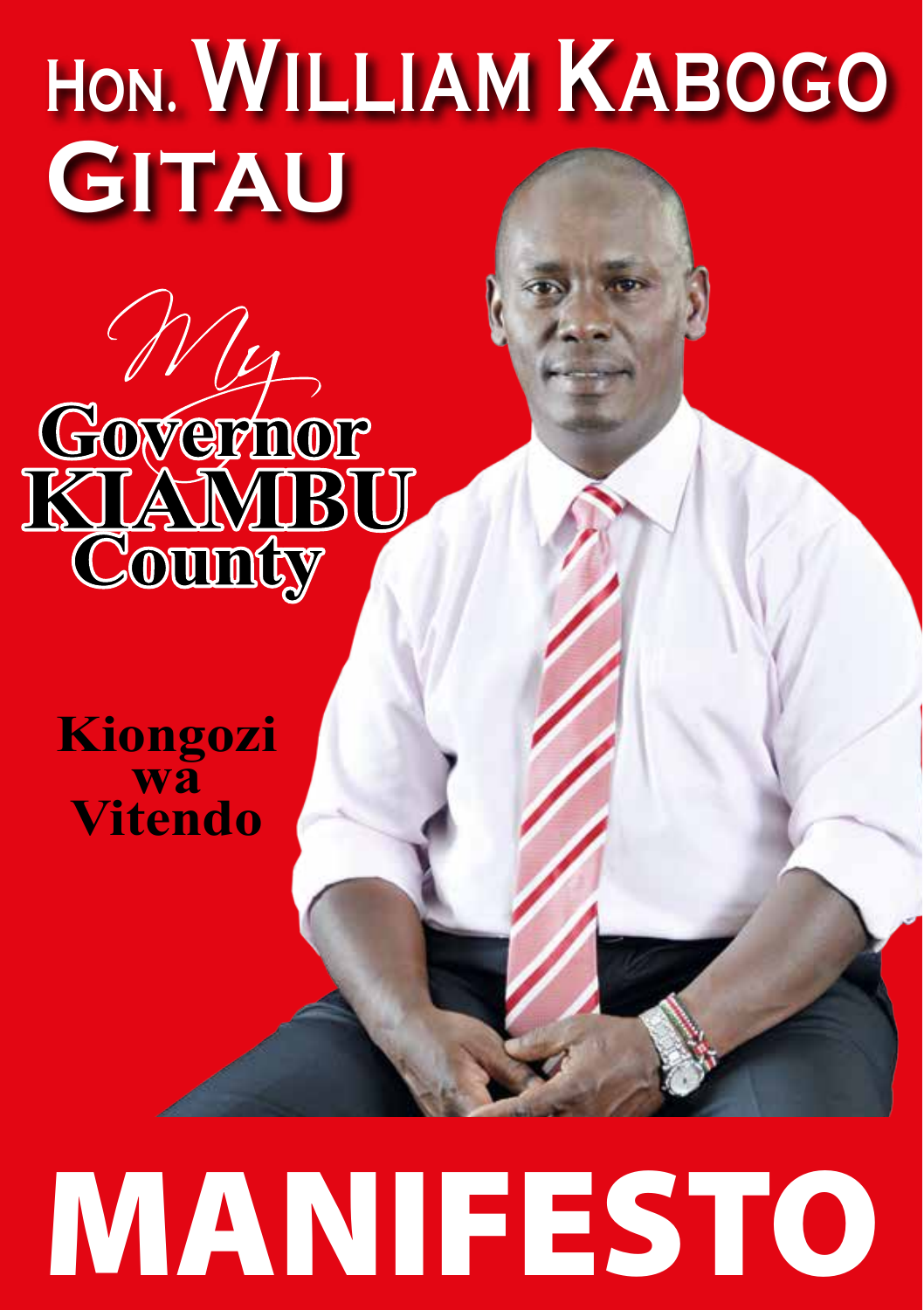

**Our Time is NOW**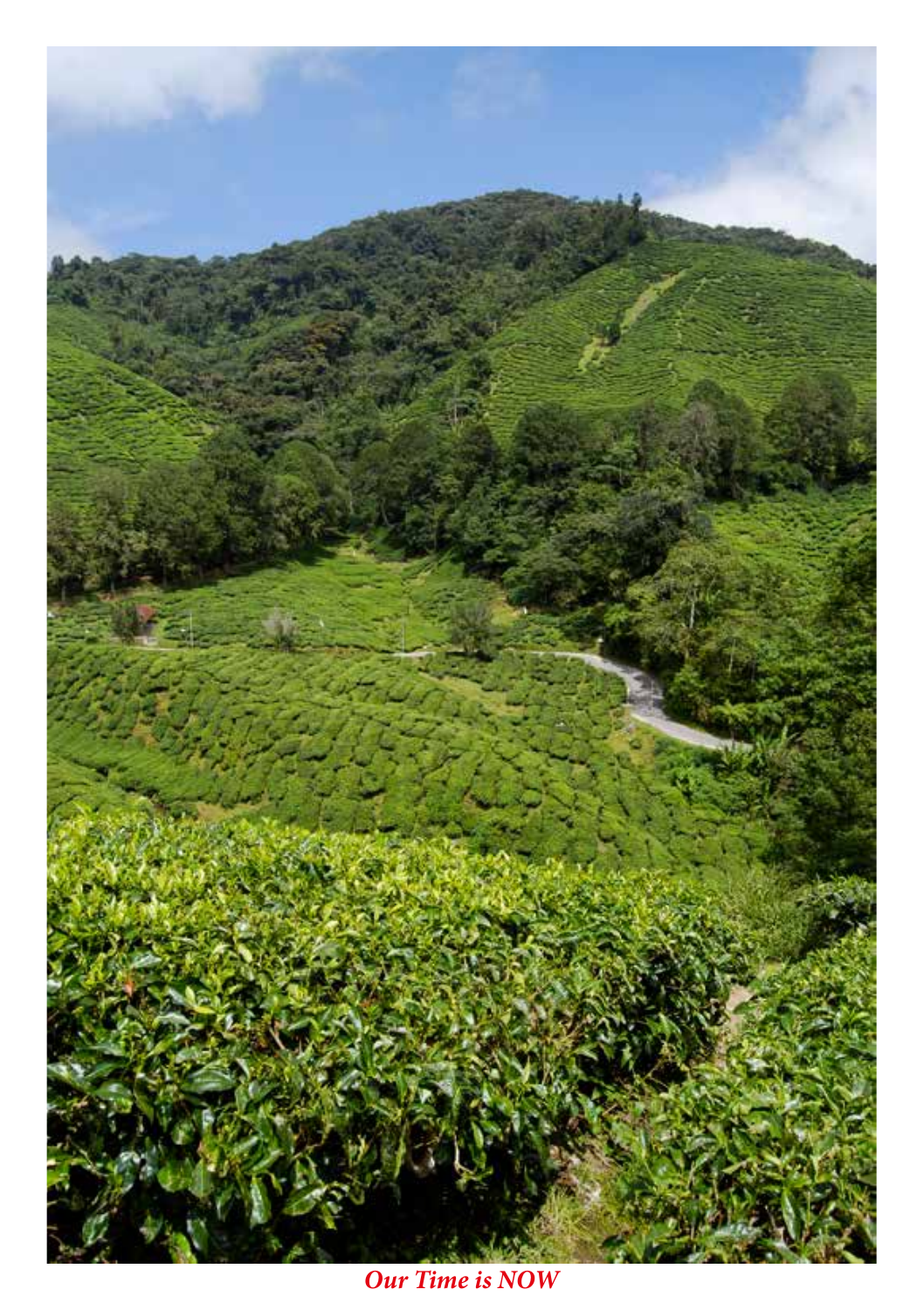## KIAMBU COUNTY MANIFESTO

## **VISION**

Success and prosperity for everyone in a safe and harmonious **County** 

## **MISSION**

Make Kiambu County the Best County to Grow, Live And Work

## PILLARS

We have identified five strategic pillars to guide our transformation of Kiambu County:

## **SECURITY**

Everywhere Safe and Secure Every Time

## EMPLOYMENT

Everyone Gainfully Engaged and Wealthier

## **EDUCATION**

Everyone Educated, Skilled and Competent

#### HEALTH Everyone Healthy and Strong

## URBAN PLANNING

Everywhere Looking Fabulous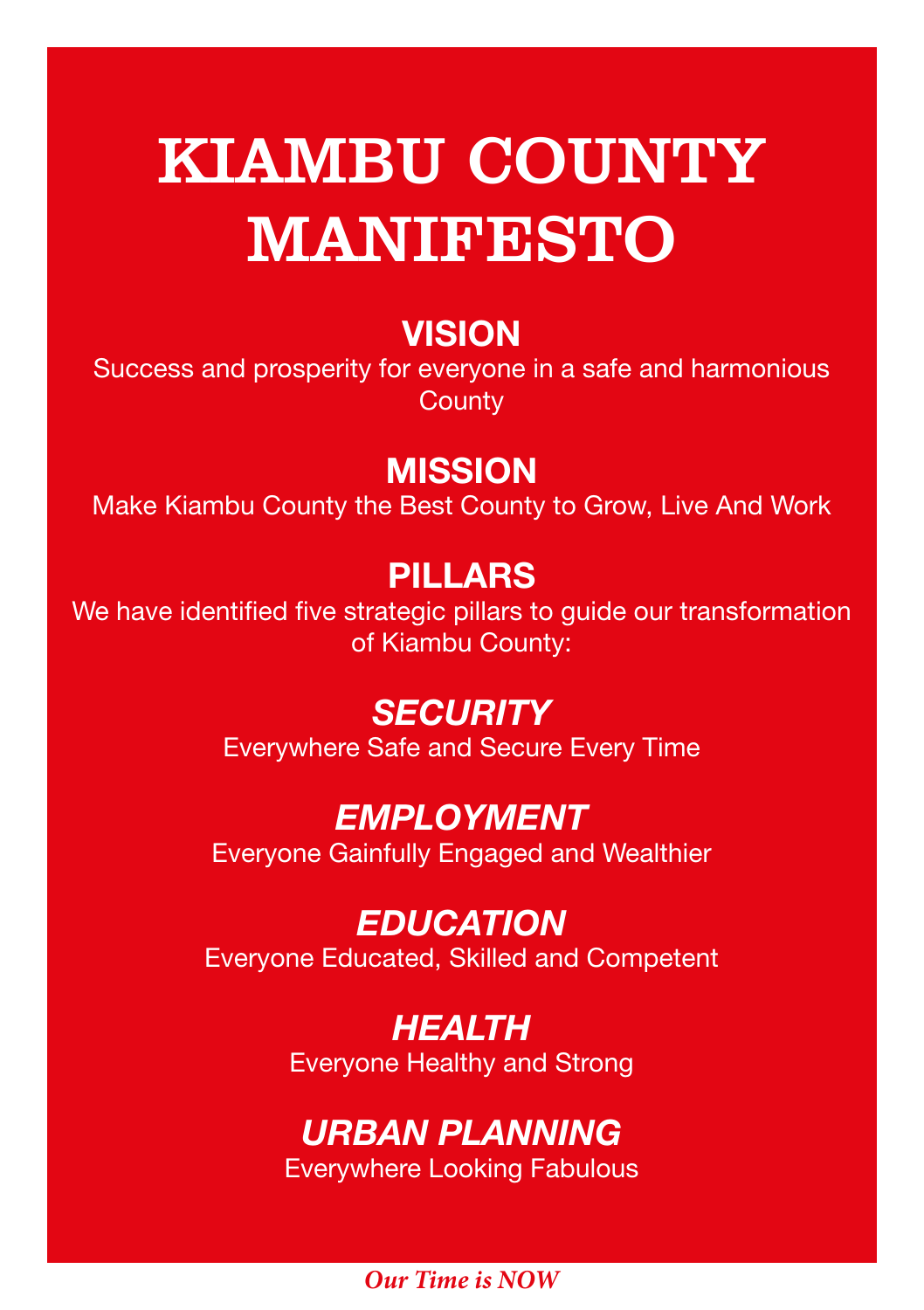

#### 1 SECURITY:

Our governorship enhances secure uninterrupted work and leisure.

- 1.1 Transformed County Police Force
- 1.2 Retrained Police Force
- 1.3 Crime reporting via ICT enabled systems for rapid response and confidentiality
- 1.4 The Police Force equipped with modern equipment to combat crime
- 1.4.1 CCTV
- 1.4.2 Lighting
- 1.4.3 Bicycle Patrols
- 1.5 Capacity development programmes in place
- 1.6 Easy access to the Police Force
- 1.7 Partnership with other security apparatus e.g. Security Firms
- 1.8 The Community contributing to Policing
- 1.9 Police Force Close to the People
- 1.10 Improved Police Facilities and Housing

#### 2 EMPLOYMENT:

Create Jobs, Wealth and Prosperity through Sustainable Economic Initiatives. HOW WE ARE GOING TO CREATE 50,000 JOBS WITHIN THE FIRST YEAR

- 2.1 ECONOMIC GROWTH STRATEGY
- 2.1.1 Pool youths into cooperatives to access County Capital
- 2.1.2 Access to appropriate technologies for the youth to engage in.
- 2.1.3 Link 4th form entrepreneurial graduates with a mentor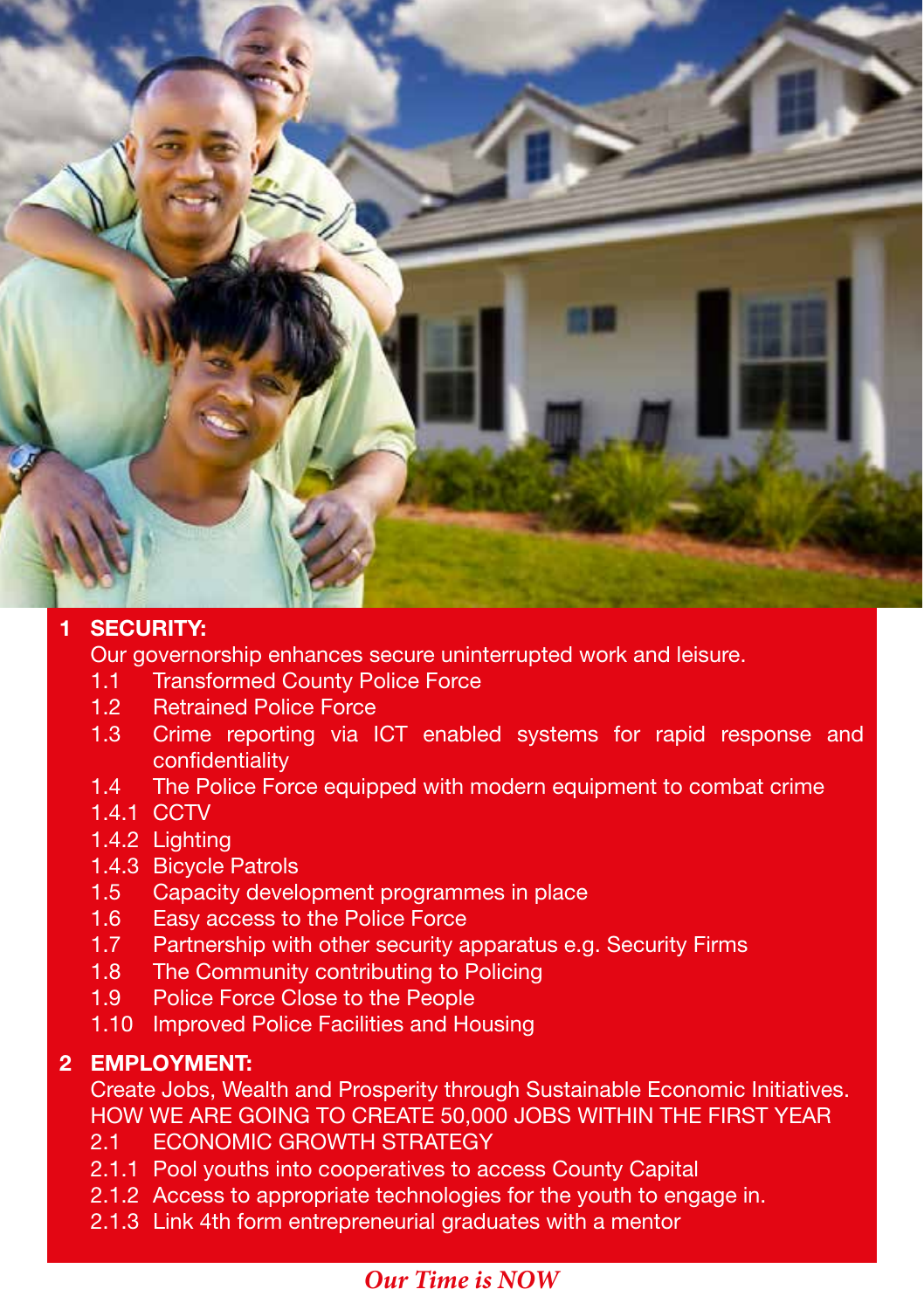- 2.1.4 Provide incubation hubs to harness and grow business ideas.
- 2.1.5 ICT centres in every Ward
- 2.1.6 Tax incentives to draw new businesses to Kiambu County\ Raise County Bonds and/or Infrastructure Bonds
- 2.1.7 Invite foreign direct investments (FDI) and Diaspora Direct Investment (DDI)

#### 2.2 CLUSTER DEVELOPMENT

- 2.2.1 Affordable Housing built with locally available materials made by our youths
- 2.2.2 Agriculture
	- Develop coffee sector revival strategy
	- Provide agricultural inputs for increased efficiency at lower costs
	- Start factory for low cost animal feeds
	- Create convenient machicha handling facilities close to dairy farmers
	- Support pineapple farmer to value add and get a good market
- 2.2.3 Value Added Agribusiness
	- Horticulture
	- Dairy farming
	- Tanneries
	- Ornaments
	- Kiambu branded coffee
	- Fish production

#### 2.3 THE COUNTY ROAD NETWORK

2.3.1 Apply manual aggregate crushers to provide road-building materials

- 2.3.2 Maintain current roads
- 2.3.3 Road marking and beautification
- 2.3.4 Development of new roads

#### 2.4 WASTE MANAGEMENT AND SEWERAGE SERVICES – Beautify the areas

we live, work and play

#### 2.4.1 Garbage Collection

- 2.4.2 Plastic bottle crushing & recycling
- 2.4.3 Sewerage and sanitation services
- 2.4.4 Provide parks, flowers and green areas
- 2.4.5 Designated car wash bays
- 2.4.6 Clean public toilets

#### 2.5 Build a COUNTY CENTRAL MARKET for agricultural produce with value

adding facilities for:

- 2.5.1 Production of Juices, Jams, Nuts and Potato products (crisps, chips)
- 2.5.2 Abattoirs for beef and chicken
- 2.5.3 Packaging produce to be 'supermarket ready'
- 2.5.4 Packaging products for export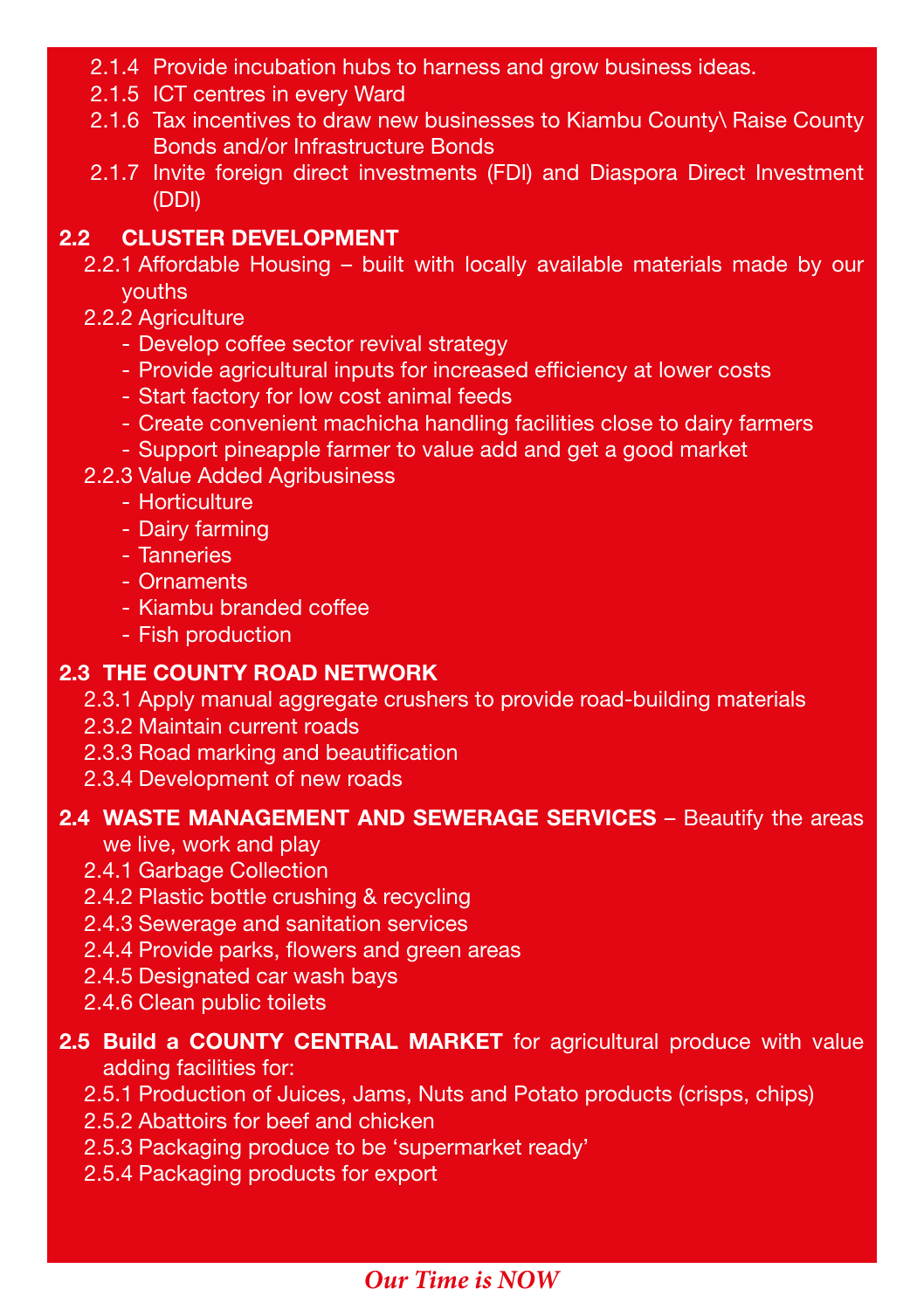#### 2.6 **ELECTRICITY** Transform Kiambu County into an energy generating hub 2.6.1 Micro power generation mini hydro

- 2.6.2 Green energy, biogas, biodiesel, viable wind and solar
- 2.6.3 Briquetting for solid waste management and fuel supply

#### 2.7 WATER

- 2.7.1 Increase capacity at water towers
- 2.7.2 Replenish forest cover to improve water catchment
- 2.7.3 Share water going to Nairobi via Kiambu County

#### 2.8 TOURISM

- 2.8.1 Rift Valley View point
- 2.8.2 Agricultural tourism visits to tea and coffee farms and factory with opportunity to purchase freshly processed tea and coffee at a premium
- 2.8.3 Cable car transport at the Great Rift Valley spectacular views
- 2.8.4 Utilise Kinari Forest for tourism
- 2.8.5 Construct cultural villages

#### 3 EDUCATION.

## **3.1 EARLY CHILDHOOD EDUCATION** – To give our kids a head-start in life

- 3.1.1 Impart Values and Morals.
- 3.1.2 Construct 2 classes of pre primary classrooms in all Primary schools
- 3.1.3 Provision of porridge to all the children

#### 3.2 PRIMARY SCHOOLS.

- 3.2.1 Increase enrolment in Kiambu by 10% annually
- 3.2.2 Feeding program for kids
- 3.2.3 After school programs to mentor all children

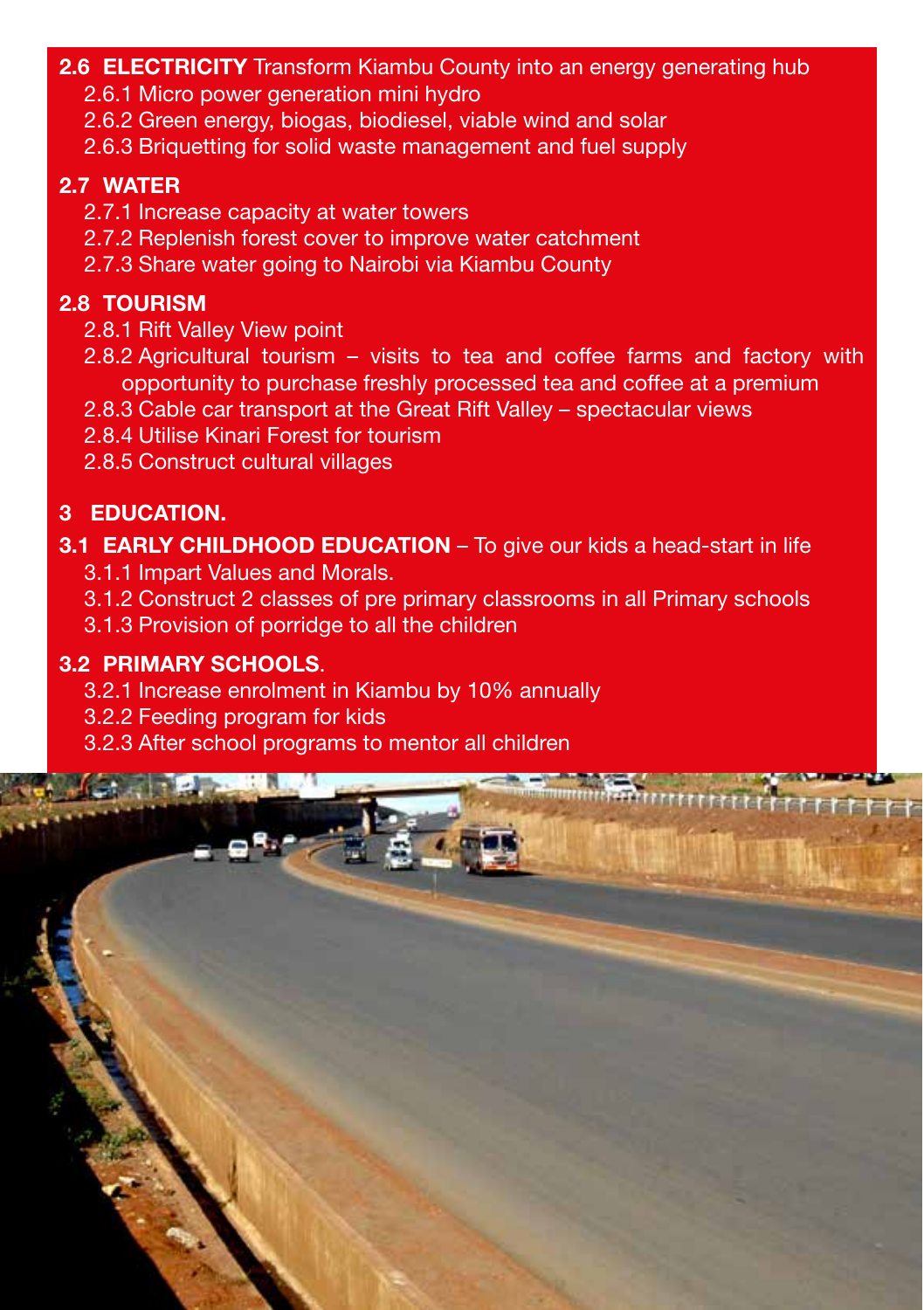#### 3.3 SECONDARY SCHOOLS.

- 3.3.1 Increase enrolment by 10% annually
- 3.3.2 Upgrade school infrastructure
- 3.3.3 Provision of tools to enable teachers do their work
- 3.3.4 Set up Endowment Fund for each school in the county
- 3.3.5 Introduce entrepreneurial curriculum in Kiambu schools
- 3.3.6 Governors Award Youth Programme to appreciate our youth

#### 4 HEALTHCARE

- 4.1Upgrade Gatundu hospital to referral status
- 4.2Increase the quality and number of other health facilities in the county, e.g. health centres and dispensaries.
- 4.3Basic infrastructural upgrade, sanitation and administration
- 4.4Recruit Midwives to help reduce infant mortality rates
- 4.5Mobile Health Clinics with basic medical diagnosis, dialysis machines,
- 4.6Partner with Cities globally where the County could benefit from health related equipment such as orthopaedic beds etc.
- 4.7Telemedicine partnership with global leading hospital
- 4.8Boost rapid response emergency services

#### 5 RAPID URBANISATION

#### 5.1 DYNAMIC URBAN PLANNING

- 5.1.1 Planned development
- 5.1.2 County Road Networks
- 5.1.3 Developing professional resources and capacity to improve the planning
- 5.1.4 Ef!cient management of the urban areas and revenue collection
- 5.1.5 Embrace public private partnership in the improvement of facilities and development of infrastructure
- 5.1.6 Development of ICT infrastructure to improve Internet penetration
- 5.1.7 Designation of public facilities such as sports stadia, hospitals and schools
- 5.1.8 Designated areas for PSV parking and stations
- 5.1.9 Improve access to services such as lighting, sanitation, water

#### 5.2 GREEN ENVIRONMENT

- 5.2.1 Manage walkways
- 5.2.2 Plant trees and create boulevards

#### 5.3 STREAMLINE LICENCING

- 5.3.1 Simplify matatu licencing
- 5.3.2 Move business licences to payments every 12 months (not calendar year)